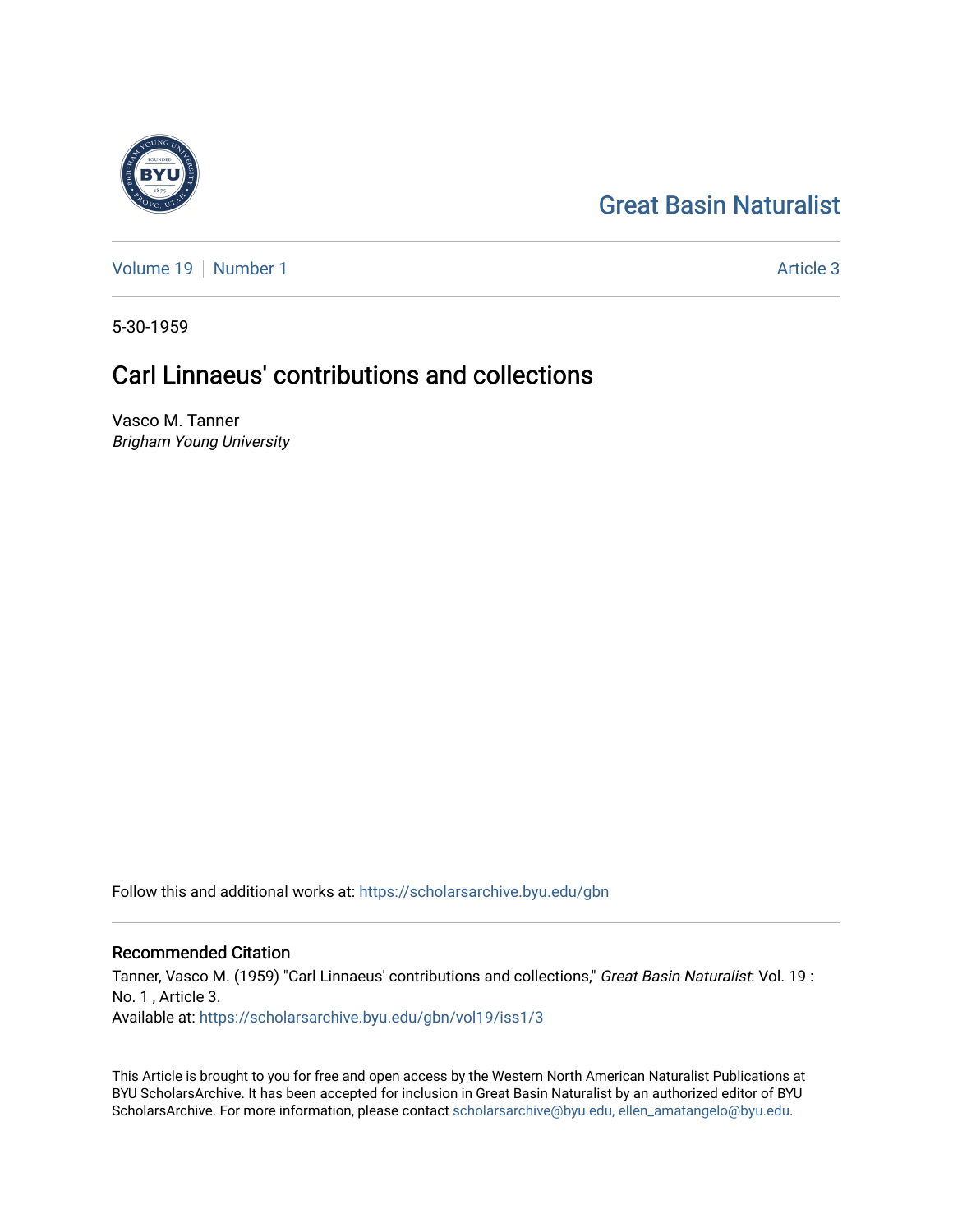# CARL LINNAEUS' CONTRIBUTIONS AND COLLF.CTIONS

By Vasco M, Tanner<sup>1</sup>

#### Carl Linnaeus' Early Life and Schooling

Carl Linnaeus, the eldest of Nils Ingemarsson's large family, was born on the 23rd of May. 1707. Destined to become a revered contributor to the field of taxonomy, Linnaeus' early years were frought with poverty and indecision as to his goal in life. His father, <sup>a</sup> vicar at Rashult, devoted much of his time to caring for <sup>a</sup> garden of trees, shrubs, and flowers. The family name, not having been chosen was changed to Linnaeus, out of regard for a large linden-tree which was growing near the home. Carl early displayed an aptitude for the study and care of plants. He shyed away from the high calling of the priesthood which his father intended for him. At school he succeeded in the physical and biological sciences. When twenty years of age, he became an under-graduate in the University of Lund where for one vear he began the study of medicine. Ihe next year. 1728, he transferred to the University of Upsala where he could get better training in medicine. Linnaeus, because of the lack of funds, was handicapped in his early studies but due to his manifest native ability and achievement in the Natural Science he was soon rewarded by grants and financial aid.

In <sup>1</sup>732. Linnaeus was chosen by the Academy of Upsala to make journeys of exploration in Lapland. He spent five months traveling more than 4000 miles collecting and recording observations on the plants, animals, and customs of the Laplanders. Upon his return to Upsala he began to give lectures on Botany and Natural Science, but was soon prevented from continuing them because of a lack of a degree.

While exploring in Lapland. Linnaeus made the acquaintance of his future wife, daughter of <sup>a</sup> wealthy physician of Falun. When he asked for her hand in marriage her father consented only on the condition that he would obtain <sup>a</sup> medical degree and establish him self in the practice of medicine. In order to prepare himself to earn a living he, therefore, decided to finish his medical studies at the University of Harderwyck in Holland. He had practically met the requirements for the medical degree by his previous studies at Upsala.

#### Linnaeus Spends Three Years in Holland and England

With some financial help from his fiance he entered the University at Harderwyck from which institution he was granted the degree in June, 1735. He did not return to Upsala, but applied himself to the completion and publishing at Leyden of the first edition of the *Systema Naturae* which made of him a famous botanist. His

<sup>1.</sup> Contribution No. 167 from Department of Zoology and Entomology. Brighant Young Uni-\er5ily.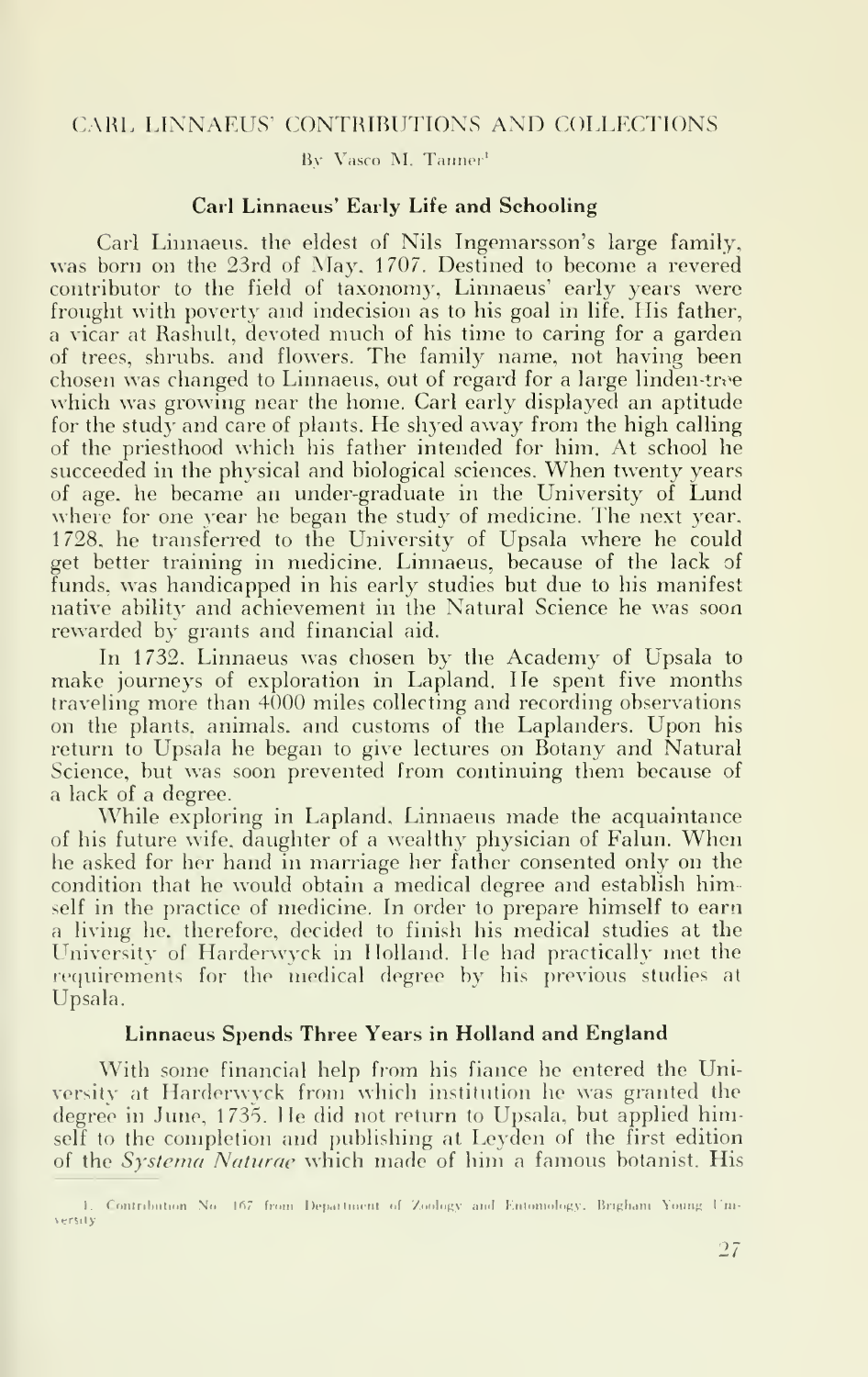

This portrait of Carl Linnaeus was painted by Martinus Hoffman in 1737 during Linnaeus' stay at De llartekamp. Linnaeus is shown in his Lapland costume. On his belt is <sup>a</sup> knife, runic calendar, <sup>a</sup> tobacco pouch and a pair of gloves. In his left hand he holds a fortune-teller's case. The original portrait is in the National Museum for History of Science at Leyden.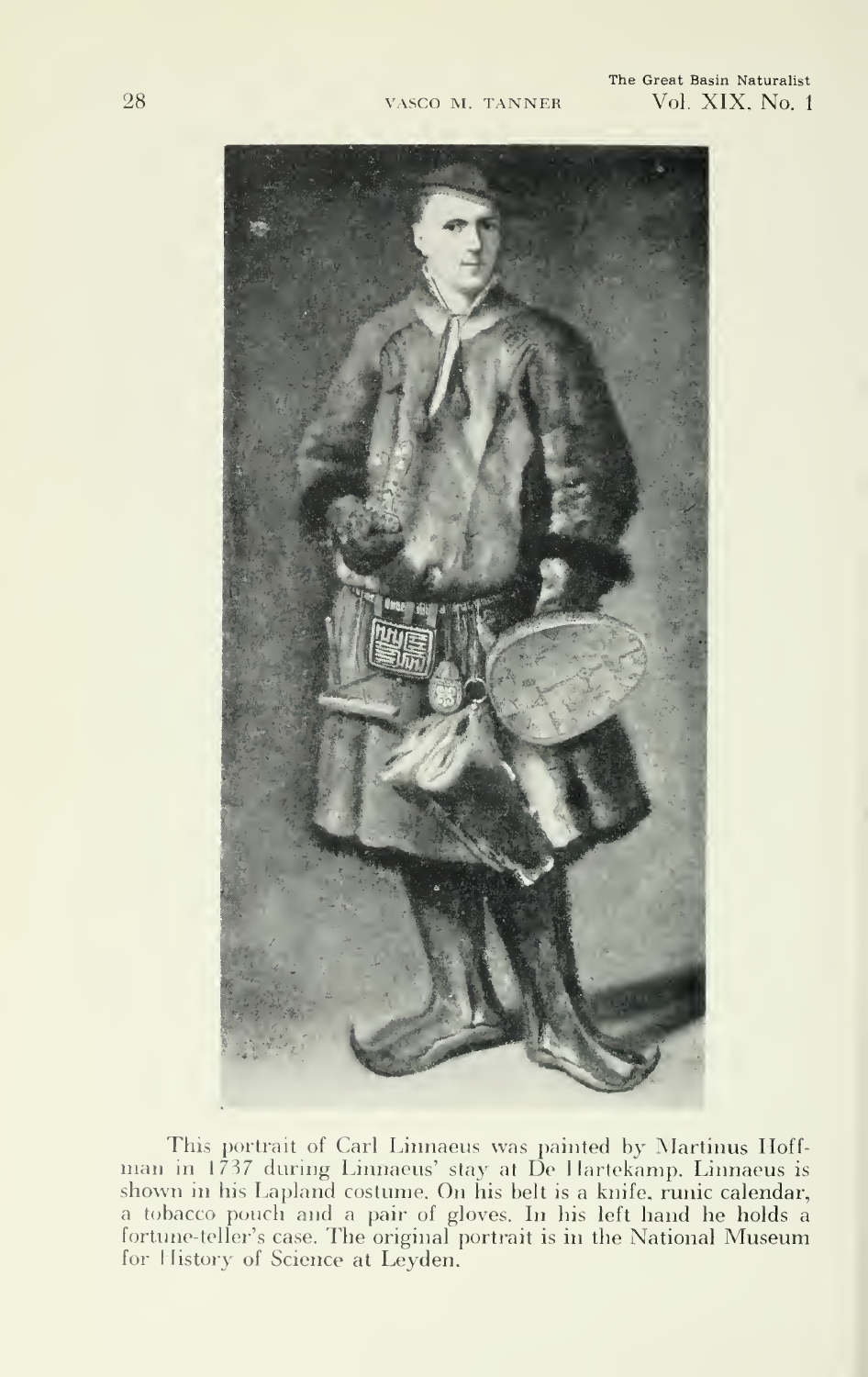finances now almost exhausted, upon the recommendation of the foremost physician in Europe, Hermann Boerhaave, head professor of Medicine at Leyden University; he became physician in ordinary of the Amsterdam burgomaster Clifford at the Country-seat "De Hartekamp," now the "Linnaeushof."

For <sup>a</sup> few days in May, 1957. the writer had the opportunity of visiting Linnaeushof. In the middle ages this countryside was treeless and sparsely populated. By the middle of the 17th Century the mercantile population of Holland was establishing country summer residences in this dune area. The lands were planted with oaks, beeches, and firs, etc. in order to bind the drifting sands. Many of these trees still grace the landscape around Linnaeushof. Some of the estates were planted with exotic plants and extensive formal gar dens. With the coming of the Amsterdam and Leyden Canals, about 1650. many of the smaller country holdings were consolidated into large estates. One of these was "De llartekamp."

When Linnaeus took up his abode in the autumn of 1735, as the physician of the wealthy banker, Mr. Clifford, he was overwhelmed by the beauty and richness of the flora and fauna of this homestead. One of the important books which he wrote while at "De Harte kamp." now <sup>a</sup> book-lover's delight, was "Hortus Cliffortianus." To quote Linnaeus in his preface to this unique book he describes his stay as "the happiest time of my life." He also writes, "My eyes were at once delighted by so many masterpieces of nature supported by art, avenues, flowerbeds, statues, ornamental waters and hills and mazes so ingeniously made. <sup>I</sup> was fascinated by your menageries full of tigers, monkeys, wild dogs. Indian deer and goats, South-American and African swine. Their cries mixed with those of flocks of birds, such as American Falcons, various kinds of parrots, pheasants, peacocks, guinea-fowls, American black game, Indian fowls, swans, different kinds of geese and ducks, gulls and other kinds of web-footed birds, snipe, American crossbills, different species of sparrows, turtles and other pigeons, as well as many other species of birds whose cries the garden echoed with.

Linnaeus continues: "On entering the hothouses <sup>I</sup> was amazed at the abundance of plants, as a Northerner <sup>I</sup> could not but feel bewitched, not knowing in what foreign part of the world <sup>I</sup> had landed. In the first hothouse masses of flowers originating from southern Europe were grown, plants from Spain, southern France, Italy, Sicily and the Greek Isles. In the second treasures from Asia wore found, such as ginger plants, poincains, magistans, coco-and other palms, as well as other species; in the third I saw Africa's plants peculiarly shaped or rather misshaped, such as the numerous forms of aloes and mesembryanthemums. carrionflowers, euphorbias, crassula-and protea-species, etc. In the fourth and last hothouse the charming inhabitants of America and of the rest of the New World were grown, such as big groups of cactus species, orchids, passion-flowers, yam. magnolias, tulip-trees, calabash-trees, arrowroot, cassias, acacias, tamarind-trees, pepper-trees, species of pine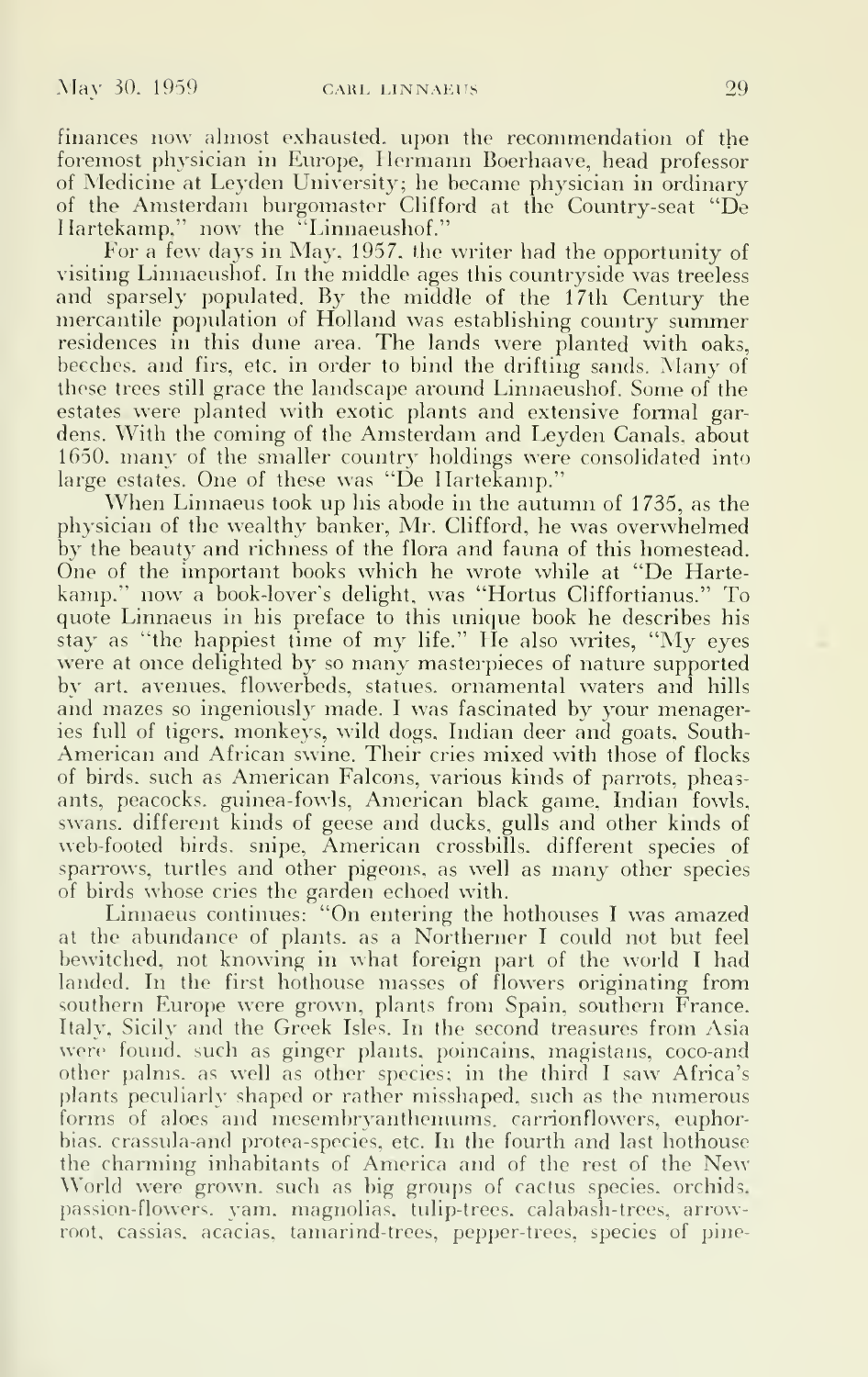apple, nianicinilla and numerous other plants which surrounded ba nanas, the most stately plants in the world, exquisitely beautiful her nandios. silvery glossy protea species and most valuable camphortrees. When after admiring all this. <sup>I</sup> entered the truly royal house and the extremely instructive museum, whose collections no less added to the proprietor's fame, I stood entirely fascinated, because I never saw the like of it before. My fervent wish was to lend a hand to the care of all this."

It was in such a naturalist's paradise as this that Linnaeus found himself. Here his grandiose plans come to maturity, and as a result of his new situation and studies he wrote some of his botanical books which laid a basis for present day botany. During the next two years he produced <sup>a</sup> series of works, most of which were new contributions in the field of Natural Science, such as the Bibliotheca Botanica, Fundamenta Botanica, Flora Lapponica, Genera Plantarum, and Critica Botanica. Linnaeus was busy during the three years he was away from Sweden. In 1736 he spent three months in England; the cost being borne by Clifford. While at "De Hartekamp' 'his health was broken due to long hours spent writing his books. For a year before returning to the University of Upsala in July 1738, he studied at Leyden and visited the great naturalists in Paris.

The leaders in the Haarlem area of Holland in April, 1956. feeling a responsibility towards the past and the future, set aside <sup>a</sup> portion of the "De Hartekamp" as <sup>a</sup> botanical garden to be known as "Linnaeushof." The following is a quotation from a speech by the Right Honourable Dr. M. J. Prinsen, Governor of the Province of North Holland at the inauguration of the "Linnaeushof."

"The informant of the Swedish Embassy conveyed to me the kind request to open to the public this garden sacred to the memory of Linnaeus.

"In 1735, he came to our country, and through the great Boer haave he was placed in entire charge of the botanical garden "De Hartekamp," the country-seat of the Amsterdam burgomaster Clif ford. The part which now is the Linnaeushof, was the so-called "Overplaats" of the Hartekamp. Linnaeus had attracted general notice by a booklet of 14 pages only, the *Systema Naturae*, which he had written at Leyden, and which leapt into fame. In this booklet he upheld a novel division of the realms of nature, viz. the vegetable kingdom, the animal kingdom and^'^he mineral kingdom. At the Hartekamp Linnaeus spent happy years, and thanks to his endeavours and work the "Hortus Cliffortianus" was called "Europe's most beautiful garden" in those days already.

"I wish to put forward these few facts in this connection in order to bring home to you that you find yourselves on historic soil, and that you and <sup>I</sup>are under great obligations to the past. Next to this debt of gratitude there is our responsibility towards the present. For unfortunately the Linnaeushof is one of the few survivals of the ancient hilly woodland between the bulb-district and the more and more increasing population of Haarlem and Heemstede. The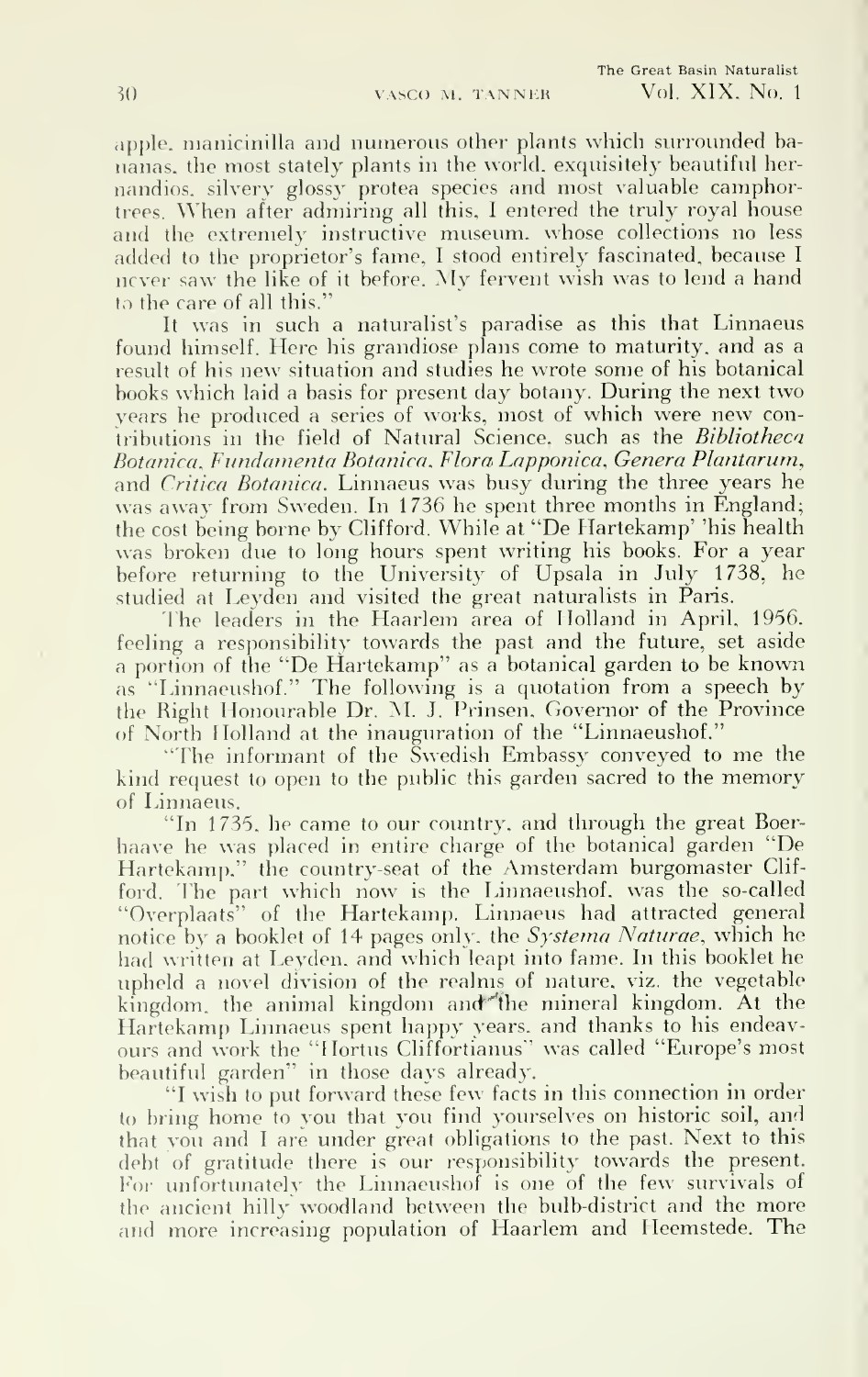preservation of rural scenery in this country on the estates at the foot of the dunes, and which are on the provisional list of nature reserves, is a matter of national interest."

A year after Linnaeus returned to Sweden he married his faith ful fiance, but did not establish a medical practice, since he was ap pointed to a professorship of physics and anatomy at the University of Upsala. In <sup>1</sup> 742, he was given the chair of botany which position he held until his death in 1778. lie was succeeded by his only son who died in 1783. At the death of his son, his mother and sole executrix offered the whole of the Linnean collections and books for sale.

## Linnaeus' Collection and Library Purchased by James Edward Smith of London, England Founding of the Linnean Society of London

Since so few of the local biologists are aware of the present lo cation of Linnaeus' collections and library, <sup>I</sup> feel that it is an opportune time to make the following brief report to the membership of the Utah Academy.

The following excerpts are from a four-page pamphlet, published by the Linnean Society, entitled: "The Linnean Society of London: Its Origin, History and Objects." October, 1948.

"The circumstances that led to the founding of the Linnean Society of London ten years after the death of the great Swedish naturalist Carl Linnaeus (1707-1778). from whom it takes its name, were closely connected with the purchase of the Linnean Collections by an Englishman. On the death of the younger Linnaeus in 1783. his mother and sole executrix offered the whole of the Lin nean Collections to Sir Joseph Banks, and on the morning when this offer was received. James Edward Smith (1759-1828) a young Norwich medical student then settled in London was breakfasting with Banks, who told him that he intended to decline the offer, and strongly urged him to become the purchaser. Smith wrote to Upsala the same day, and the purchase money, one thousand guineas, was the advanced by Smith's father; the collections and books arrived in London in 1784.

"The chief collections now possessed by the Society are those of Linnaeus, the younger Linnaeus, and Sir James Edward Smith; also a British Herbarium founded upon the collections of N. J. Winch. W. Withering, and others.

"The Library of the Society has grown rapidly during its existence, and now contains about 70,000 volumes in addition to the books which belonged to Linnaeus, many of which are enriched by his notes; the Society also posses many manuscripts of value, and a fine series of portraits. The number of Fellows exceeds 700, with 50 Foreign Members and 25 Associates honoris causa, as well as 20 ordinary Associates."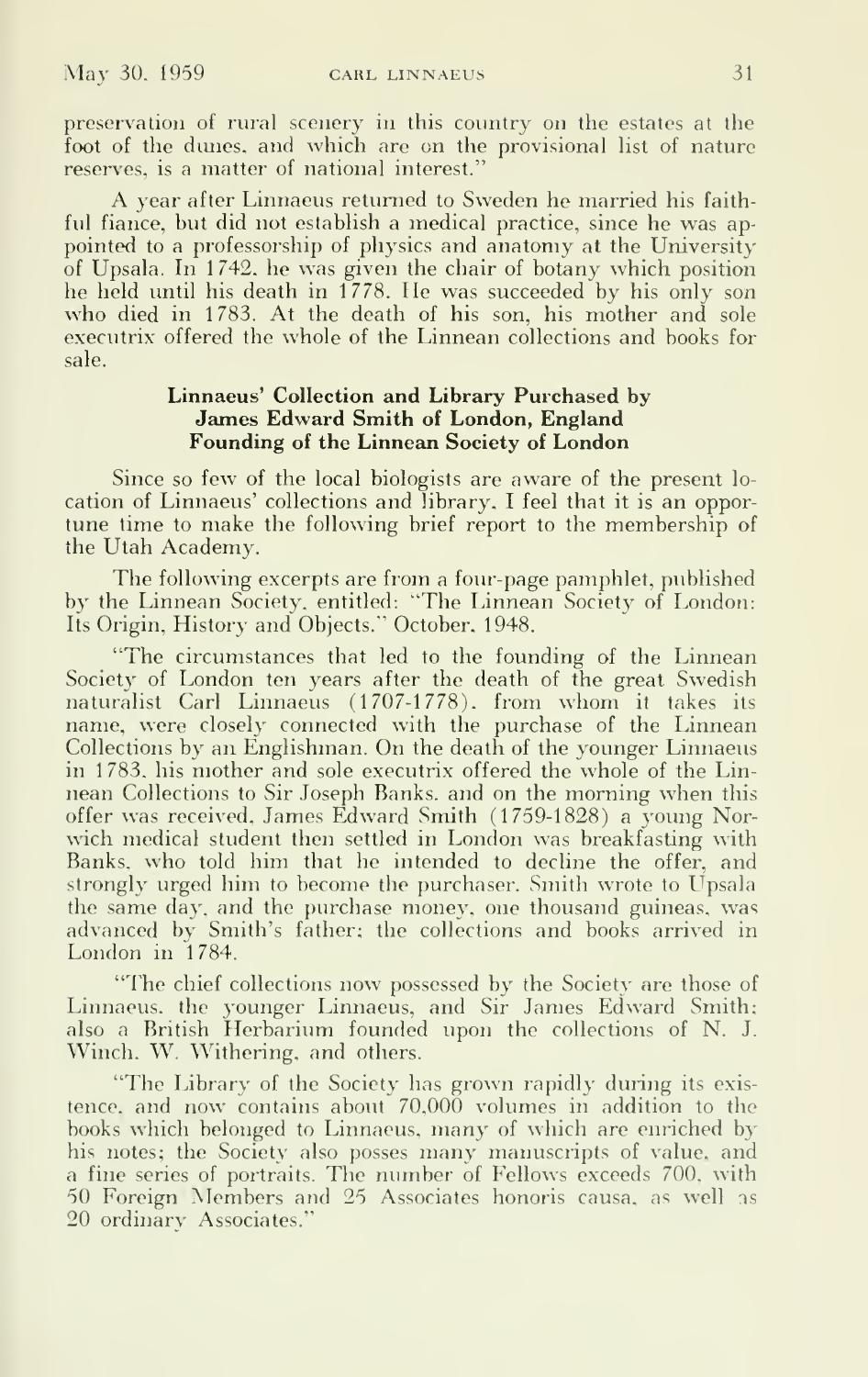## Collections of Plants and Animals from America Studied by Linnaeus

Some of the specimens of this valuable collection come from North America. The first English scientist in America was Thomas Harriott, age 25, who came to the Carolinas with Raleigh (1585). He was one of the foremost scholars of his time, having been schooled at Oxford his birthplace. 1560. He made <sup>a</sup> collection of mammals, birds, fishes and plants. Harriott had a companion, John With (White),<sup>2</sup> who made 112 drawings in water color of the plants and animals studied by him. These drawings are now in the British Museum. When Harriott returned to England he prepared <sup>a</sup> book Brief and True Report of the New Found Land of Virginia which was published at Frankfort-on-the-Main in 1590. In his book Harriott refers  $m$ ammals and 86 species of birds, 25 of which were illustrated by With. The Natural Science of North America thus begins with Thomas Harriott.

Harriott's specimens and report created in the European University circles <sup>a</sup> keen interest in the flora and fauna of the new found country. In fact, all Europe was anxious to hear the wonders of America and to see the interesting animals and plants which explorers might be able to bring back to the centers of learning. Most, if not all. of these specimens were sought after by princes or wealthy land-holders, the like of Mr. Clifford. Peter Artedi a countryman and classmate of Linnaeus' applied himself to Zoology, chiefly ichthyology. In <sup>1</sup>734, he went to London where he continued his studies in Zoology. A year later, 1735, he came to Amsterdam where he was employed to study a larger collection of fishes belonging to a wealthy apothecary. During these years he prepared a work on fishes which was later published by Linnaeus, since Artedi was drowned in the autumn of 1735. Throughout Artedi's treatiese are many references to fishes from America. He saw and studied these fishes in collections at Amsterdam, the Hans Sloane collection in London, and in Chelsea and at Stratford in England. Many of the collections made in America prior to and during the lifetime of Lin naeus fell into his hands and many of the species were described and incorporated into the editions of his Systema Naturae.

Captain John Smith who re-established the English in the New World at Jamestown in 1606, had a report on the life of Virginia printed in 1612 and his General History in 1624. In these, birds, mammals and fishes are listed, thus supplementing the reports of Harriott.

In the Plymouth colony such men as Thomas Morton. Thomas Glover, William Wood, and John Josselyn contributed to the knowledge of the natural history of the New England states between 1634 and 1700. Some of these men were correspondents of the Royal Society of London. Charles I and Charles II of England were inter-

<sup>2.</sup> Rowse. A, I., †The Elizabethans and America: Part II. Of Raleigh and The First Plan-<br>tation.'' American Heritage. Vol. X. No. 4. pp. 5-19. 1959.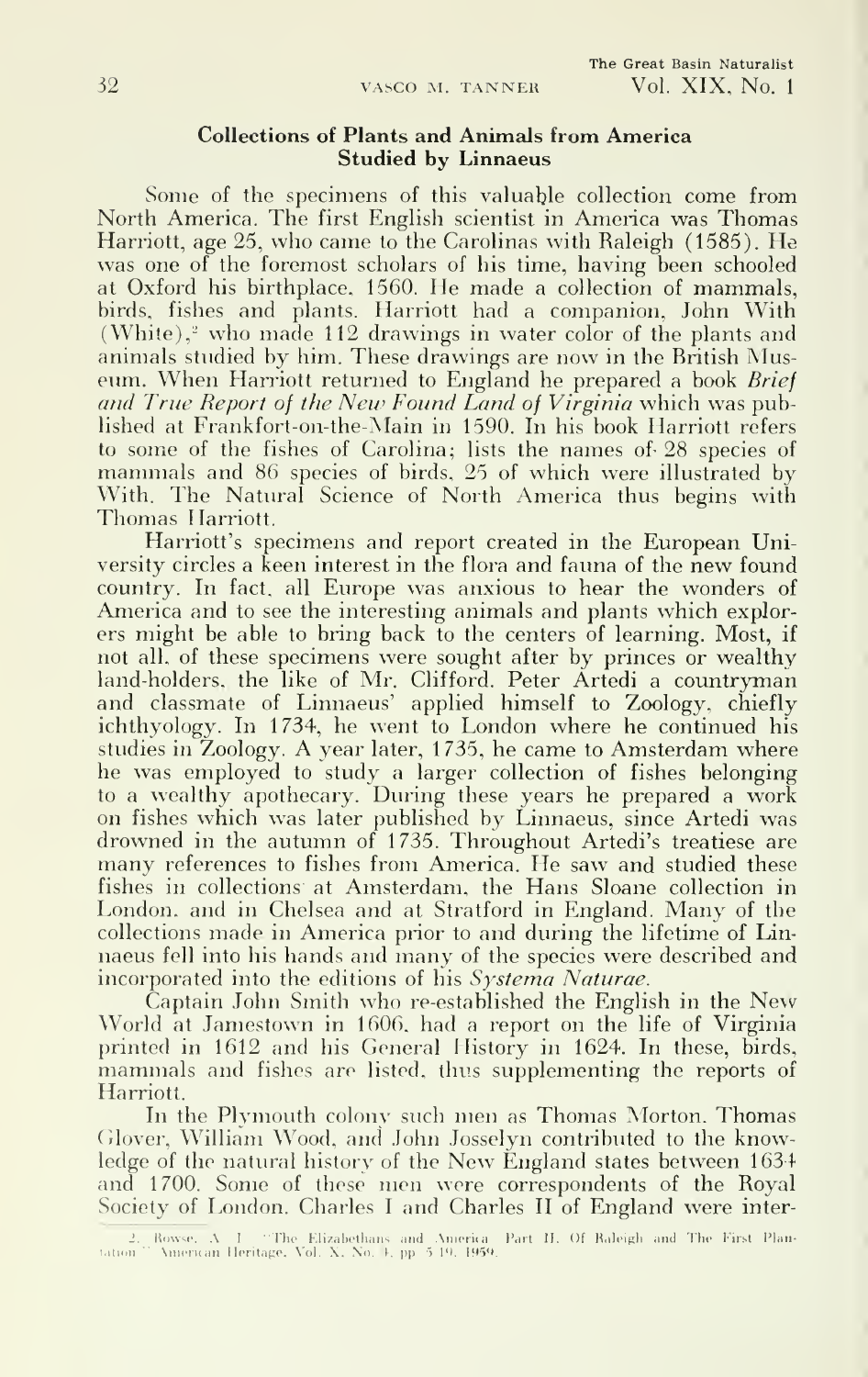ested in the fauna and flora of the New World, and Charles <sup>I</sup> sent John Tradescant, the younger, to collect plants and animals.

Other notables of the seventeenth century and early eighteenth century were John Banister (1668-1700); John Clayton  $(168\bar{5}$ -1773); John Mitchell (1680-1772); William Byrd (1674-1744); Dr. Alexander Garden (1728-1791) and Cadwaflander Golden (1688-1776). These collectors and observers, along with John Bartram, sent large collections of animals and plants to England. Peter Collinson and John Ellis, London merchants who never were in America, assisted the above-mentioned men to get their collections to England and into the hands of responsible workers.

John Banister, a clergyman and also a student of John Ray, became <sup>a</sup> careful collector and student in Virginia. He sent <sup>a</sup> paper to the Royal Society in 1693 with drawings of the land snails and mussels of his area. He also collected insects and sent his observations on fifty-two species to England. This report was published by the Royal Society in 1701. Banister was a botanist of note. His "Catalogus Plantarum in Virginia observatarum" was printed in 1686 and Goode<sup>3</sup> records this as the first taxonomic paper upon natural history which emanated from America.

John Clayton, Attorney-General of Virginia who spent fifty one years in this country, made a wide collection of plants. He cor responded with Linnaeus and Collinson. His "Flora Virginica" through the assistance of Gronovius and Linnaeus began to be published in 1739 and extended to 1762 before being finished. The large collection of plants as well as manuscripts made by Clayton were destroyed by fire. This was probably the most important bot anical work in America prior to Gray and Torrey. According to Goode, Linnaeus is said to have called Clayton the "Greatest natural botanist in the world," and George III honored him in 1765 with the title of "Botanist to His Majesty for the Floridas," and bestowed upon him <sup>a</sup> pension of fifty pounds a year.

Dr. John Mitchell published a paper entitled the Elements of Botany and Zoology. This was in 1738. contemporary with Linnaeus' first edition of his *Systema Naturae*. Mitchell was a fellow of the Royal Society and corresponded with Linnaeus.

Dr. Garden was a botanist, but did his best work in fishes and reptiles. He sent large collections of fishes to Linnaeus. So well pre served were these fishes that when Dr. Goode examined them in 1883. he found them in excellent condition in the Linnaeus' collec tion in London.

Garden, Colden, Bartram, Mitchell, Clayton, and Ellis, as well as Linnaeus' own students Kalni, Alstroem, and Kuhn, were active in supplying Linnaeus with plant and animal specimens. Great progress was made in bringing to light the fauna and flora of the new, as well as the old world. For example. John Ray in 1690 made an estimate of the number of plants and animals known at that time.

<sup>3.</sup> Goode. G. Brown. 1886. ''The Beginnings of Natural History in America'. Proc. Biol. Soc. .<br>Washington, Vol. 3. pp. 35-105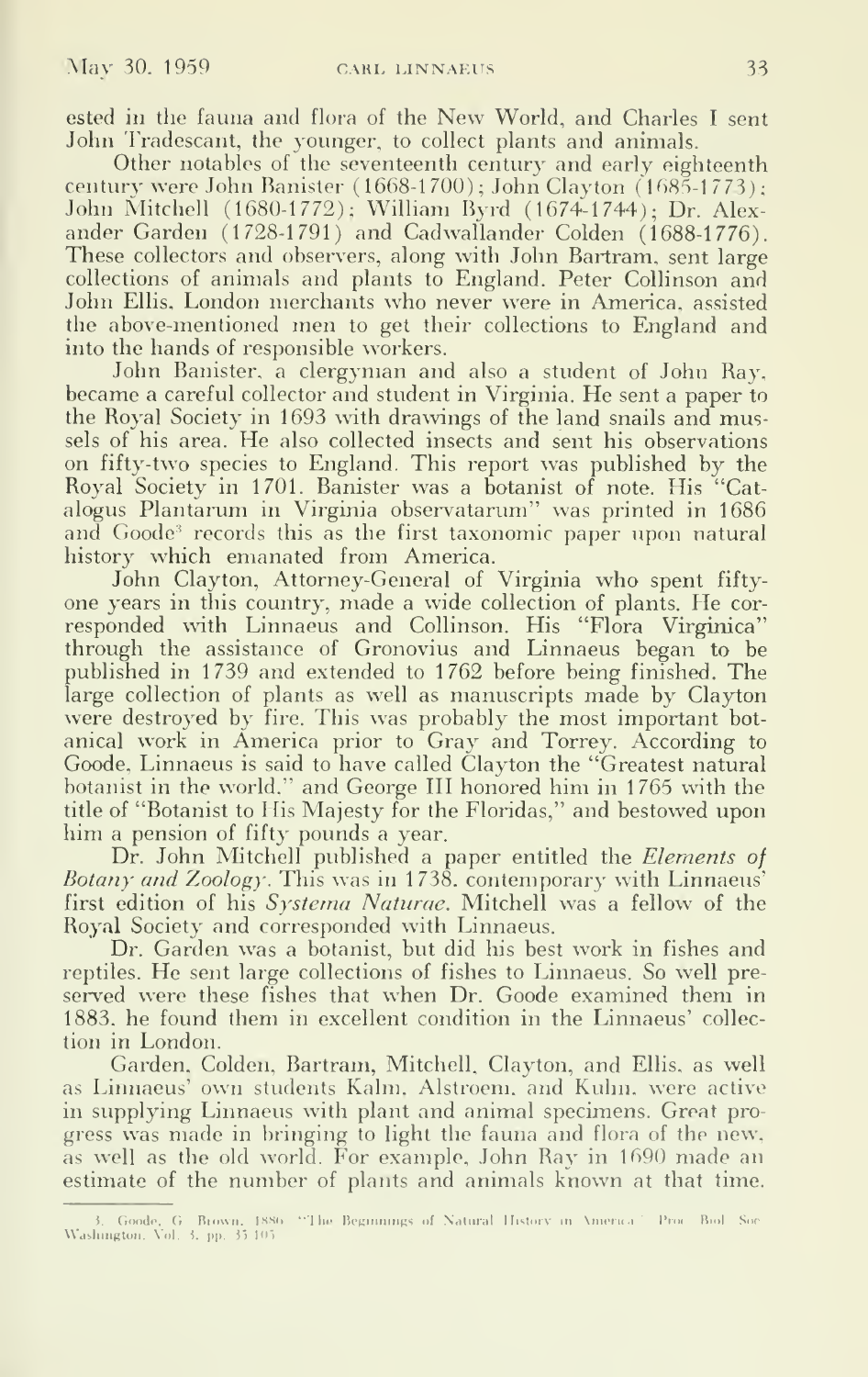The mammals and serpents were placed at 150 and the birds at near 500. Linnaeus in his twelfth edition described 210 mammals, 124 reptiles and 790 species of birds. Note that 78 mammals, or onethird of Linnaeus' list were American; 88, or two-thirds of the reptiles were from America, and one-third of the birds were American.

It is also of interest to point out that forty-five species of birds known to occur in Utah were named by Linnaeus. Many other species of the Utah fauna were also named by Linnaeus, in spite of the fact that he never traveled outside of Europe and England.

It was my good fortune to spend some time in June, 1957, in the collections and library of the Linnean Society of London now located in the Burlington House. Piccadilly. London, WI. <sup>I</sup> examined the original journal kept by Linnaeus while on his Lapland expedition. His notes in his hand writing are interspersed with drawings illustrating the plants, animals and Laplander's handy work. <sup>I</sup> saw the insect collection and was permitted to study some of the speci mens with a wide-field microscope.

## Linnaeus after 200 Years, 1758-1958; Darwin after 100 Years, 1859-1959

Linnaeus had great ability and a yen to categorize the animate world. True, he used the findings of his predecessors and contemporaries in making his generalizations and establishing his nomenclatorial systems. He did, however, for the first time divide the animal kingdom into classes, which he characterized, introduced orders for the first time into the system of Zoology, besides definitely establish ing genera and species which had been vaguely distinguished before. He succeeded in placing every known plant and animal, of his time, into the categories of his system. In doing this he established his binominal system, that of giving each plant and animal species a generic and species name of two words. Linnaeus must also be given the credit for the development of a method of formal description of organisms which is essentially similar to that still in use today.

By the way of review it may be well to point out that during a period of 40 years while Linnaeus was bringing about these re forms, he was building for himself a rating as the outstanding naturalist of the 18th Century. His epoch-making contribution, the Systema Naturae, small though it was in the beginning, 1735, grew into a mighty tome by 1766. It is quite impossible to measure its impact upon the development of Natural History in America as well as in the world.

Last year, 1958. we honored Linnaeus for his Systema Naturae and other contributions of 200 years ago. This year. 1959, we pause to do honor to Charles Darwin for his "Origin of Species" of 100 years ago. These two great men, however, did not agree as to the origin of species. Linnaeus believed in the fixity of species as opposed to Darwin's belief in changes and evolution by natural selection. The publication of Darwin's "Origin of Species by Means of Natural Selection," has had much to do with the making of contrasts between